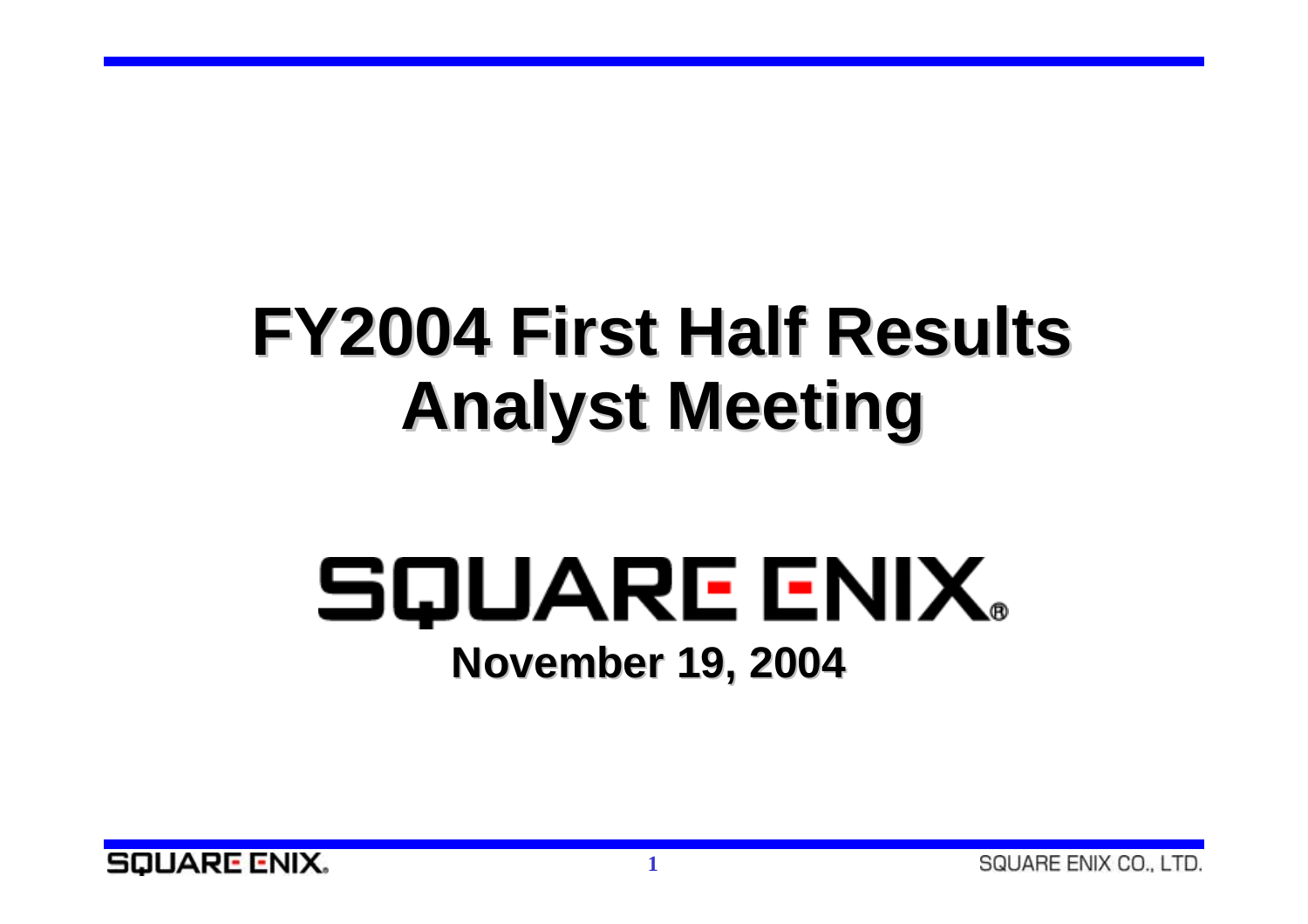**Statements made in this document with respect to SQUARE ENIX CO., LTD. and consolidated subsidiaries' (together, "SQUARE ENIX") plans, estimates, strategies and beliefs, including any forecasts or projections, are forward-looking statements about the future performance of SQUARE ENIX.** 

**These statements are based on management's assumptions and beliefs in light of information available to it at the time these material were drafted and, therefore, the reader should not place undue reliance on them. Also, the reader should not assume that statements made in this document will remain accurate or operative at a later time.** 

**A number of factors could cause actual results to be materially different from and worse than those discussed in forward-looking statements. Such factors include, but not limited to:** 

- **1. changes in economic conditions affecting our operations;**
- **2. fluctuations in currency exchange rates, particularly with respect to the value of the Japanese yen, the U.S. dollar and the Euro;**
- **3. our ability to continue to win acceptance of our products and services, which are offered in highly competitive markets characterized by the continuous introduction of new products and services, rapid developments in technology, and subjective and changing consumer preferences;**
- **4. our ability to expand internationally successfully with a focus on our digital content business, online game business and mobilephone content business; and**
- **5. regulatory developments and changes and our ability to respond and adapt to those changes.**

**The forward-looking statements regarding earnings contained in these materials were valid at the time these materials were drafted. SQUARE ENIX assumes no obligation to update or revise any forward-looking statements, including forecasts or projections, whether as a result of new information, subsequent events or otherwise.**

**These statements include pro-forma for historical data that reflect the aggregation of former two companies' operating results (former ENIX and former SQUARE) with no adjustment.**

 **The financial information presented in this document is prepared according to generally accepted accounting principles in Japan.**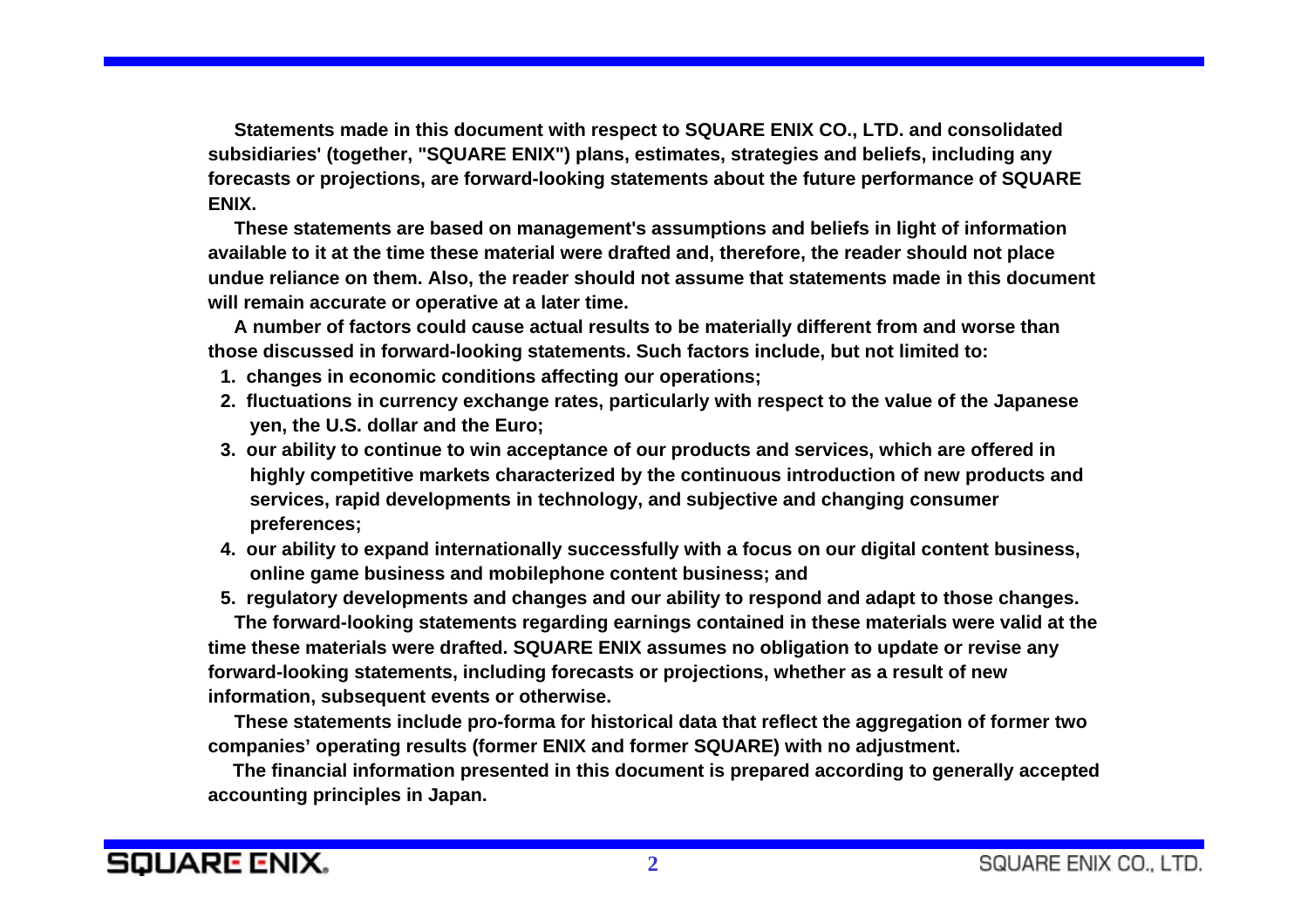## **1. FY2004\* First Half Results FY2004\* First Half Results**

**\*FY2004 = Fiscal Year Ended March 31, 2005**

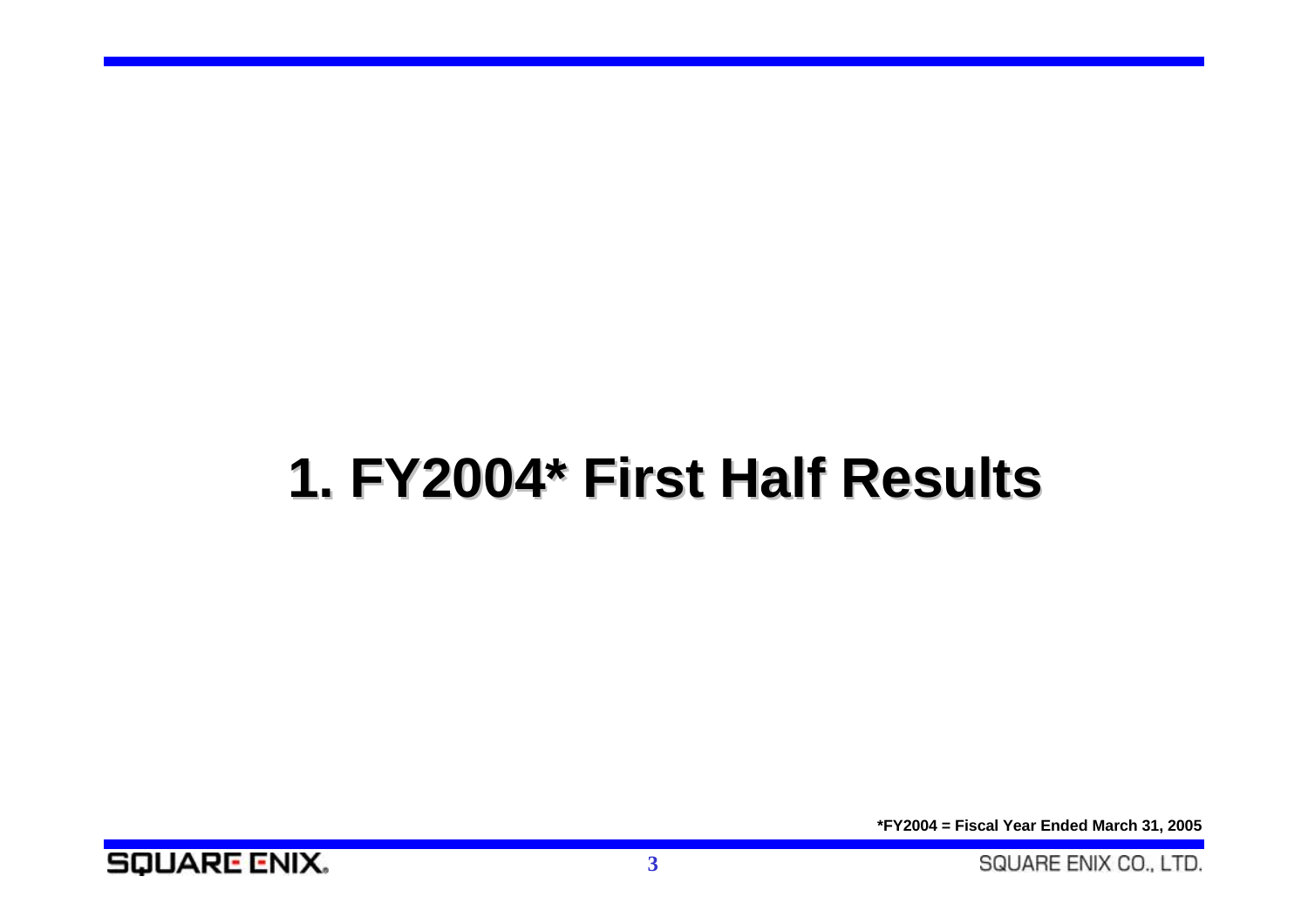#### **FY2004 First Half Results - Consolidated**

|                                                 | As of September 30, 2003 |                | As of March 31, 2004 |            | As of September 30, 2004 |        |
|-------------------------------------------------|--------------------------|----------------|----------------------|------------|--------------------------|--------|
|                                                 |                          | $\%$           |                      | ℅          |                          | %      |
| <b>Current Assets</b>                           | 78,211                   | 78%            | 84,441               | <b>76%</b> | 87,696                   | 79%    |
| <b>Fixed Assets</b>                             | 22,652                   | 22%            | 26,192               | 24%        | 23,571                   | 21%    |
| <b>Total</b>                                    | 100,863                  | 100%           | 110,633              | 100%       | 111,267                  | 100%   |
| Current Liabilities                             | 11,433                   | 11%            | 12,185               | 11%        | 11,407                   | 10%    |
| <b>Long-term Liabilities</b>                    | 656                      | 1%             | 1,152                | 1%         | 1,201                    | 1%     |
| <b>Total Liabilities</b>                        | 12,090                   | 12%            | 13,338               | 12%        | 12,609                   | 11%    |
| Minority Interests in Consolidated Subsidiaries | 834                      | 1%             | 594                  | 1%         | 591                      | 1%     |
| <b>Total Shareholders' Equity</b>               | 87,938                   | 87%            | 96,700               | 87%        | 98,067                   | 88%    |
| Total                                           | 100,863                  | 100%           | 110,633              | $100\%$    | 111,267                  | 100%   |
| Number of Employees                             | 1,324                    | $\blacksquare$ | 1,412                | ۰          | 1,501                    | $\sim$ |

Note:Employees = Permanent employees + Contract employees

#### **Millions of Yen**

|                               | April 2003 - September 2003 |      | <b>October 2003 - March 2004</b> |                | April 2004 - September 2004 |        |
|-------------------------------|-----------------------------|------|----------------------------------|----------------|-----------------------------|--------|
|                               |                             | %    |                                  | %              |                             | %      |
| Net Sales                     | 19,730                      | 100% | 43,472                           | $100\%$        | 24,395                      | 100%   |
| <b>Operating Income</b>       | 2,331                       | 12%  | 17,067                           | 39%            | 5,952                       | 24%    |
| <b>Ordinary Income</b>        | 1,899                       | 10%  | 16,349                           | 38%            | 6,133                       | 25%    |
| <b>Net Income</b>             | 1,192                       | 6%   | 9,801                            | <b>23%</b>     | 3,133                       | 13%    |
| Depreciation and Amortization | 970                         |      | 1,004                            | $\blacksquare$ | 850                         | $\sim$ |
| <b>Capital Expenditure</b>    | 2,064                       |      | 640                              | $\blacksquare$ | 733                         |        |

Millions of Yen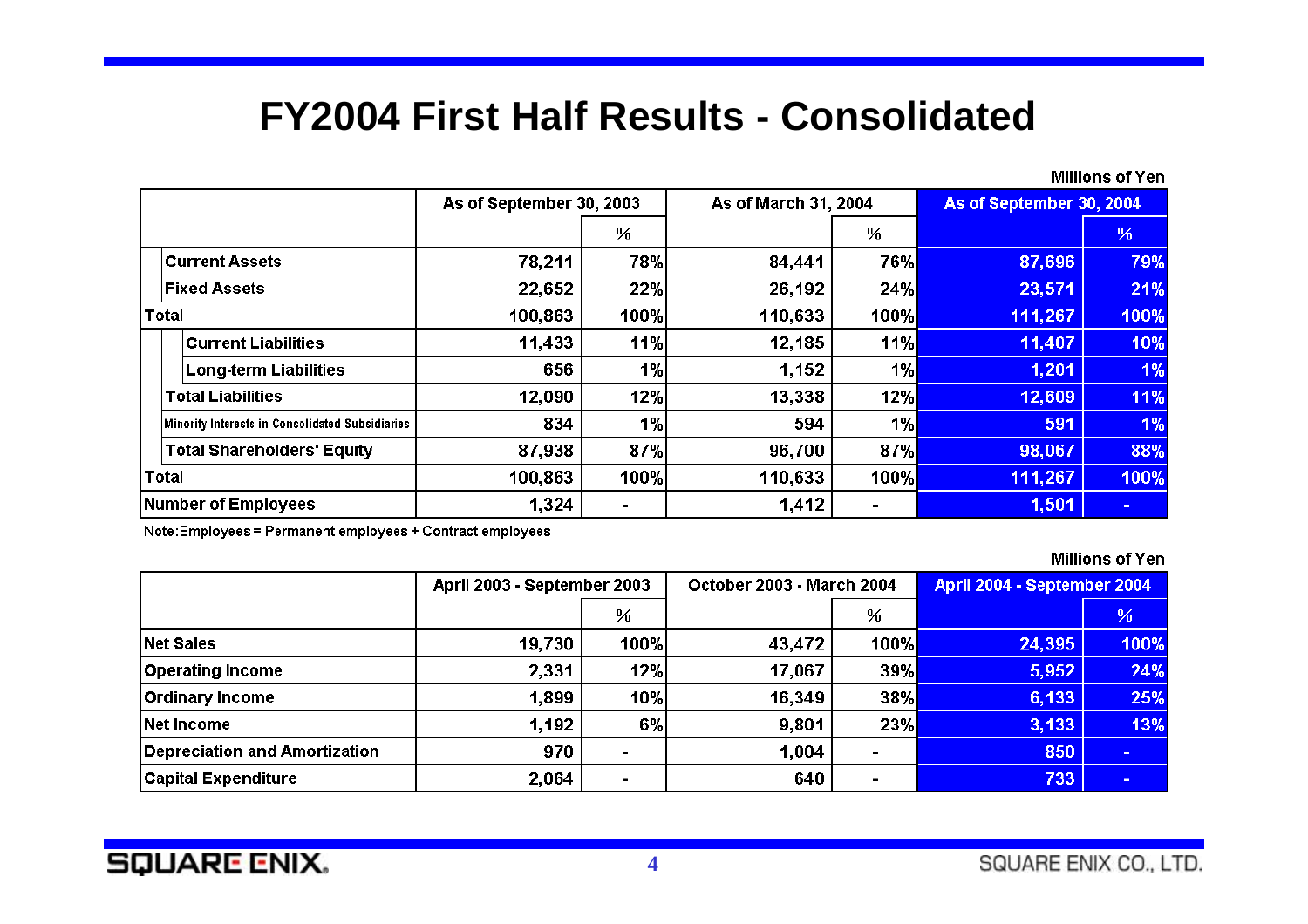### **FY2004 First Half Results by Segments - Consolidated**

101st half year of FY2004

| Millions of Yen |  |
|-----------------|--|
|-----------------|--|

|                    | Game(off-line) | Game(on-line) | Mobilephone<br>Content | Publication | Others | Corporate | Total  |
|--------------------|----------------|---------------|------------------------|-------------|--------|-----------|--------|
| Net Sales          | 8,099          | 7,684         | 1,977                  | 5,157       | 1,476  |           | 24,395 |
| Operating Expenses | 6,549          | 4,431         | 1,343                  | 3,405       | 1,106  | 1,606     | 18,442 |
| Operating Income   | 1,549          | 3,252         | 633                    | 1,752       | 370    | (1606)    | 5,952  |
| Operating Margin   | 19.1%          | 42.3%         | 32.0%                  | 34.0%       | 25.1%  |           | 24.4%  |

21st half year of FY2003

Millions of Yen

|                    | Game(off-line) | Game(on-line) | Mobilephone<br>Content | Publication | <b>Others</b> | Corporate | Total  |
|--------------------|----------------|---------------|------------------------|-------------|---------------|-----------|--------|
| Net Sales          | 9,349          | 3,822         | 1,277                  | 3,569       | 1,712         |           | 19,730 |
| Operating Expenses | 7.900          | 2,839         | 713 <sub>1</sub>       | 2,504       | 1,203         | 2,238     | 17,399 |
| Operating Income   | 1.448          | 983           | 563                    | 1,065       | 509           | (2238)    | 2,331  |
| Operating Margin   | 15.5%          | 25.7%         | 44.1%                  | 29.8%       | 29.7%         |           | 11.8%  |

 $@Change(①-②)$ 

Millions of Yen

|                    |        | Game(off-line)   Game(on-line) | Mobilephone<br>Content | Publication | Others | Corporate | Total |
|--------------------|--------|--------------------------------|------------------------|-------------|--------|-----------|-------|
| <b>Net Sales</b>   | (1250) | 3,862                          | 700                    | 1,588       | (236)  |           | 4,665 |
| Operating Expenses | (1351) | 1,592                          | 630                    | 901         | (97)   | (632)     | 1,043 |
| Operating Income   | 101    | 2,269                          | 70                     | 687         | (139)  | 632       | 3,621 |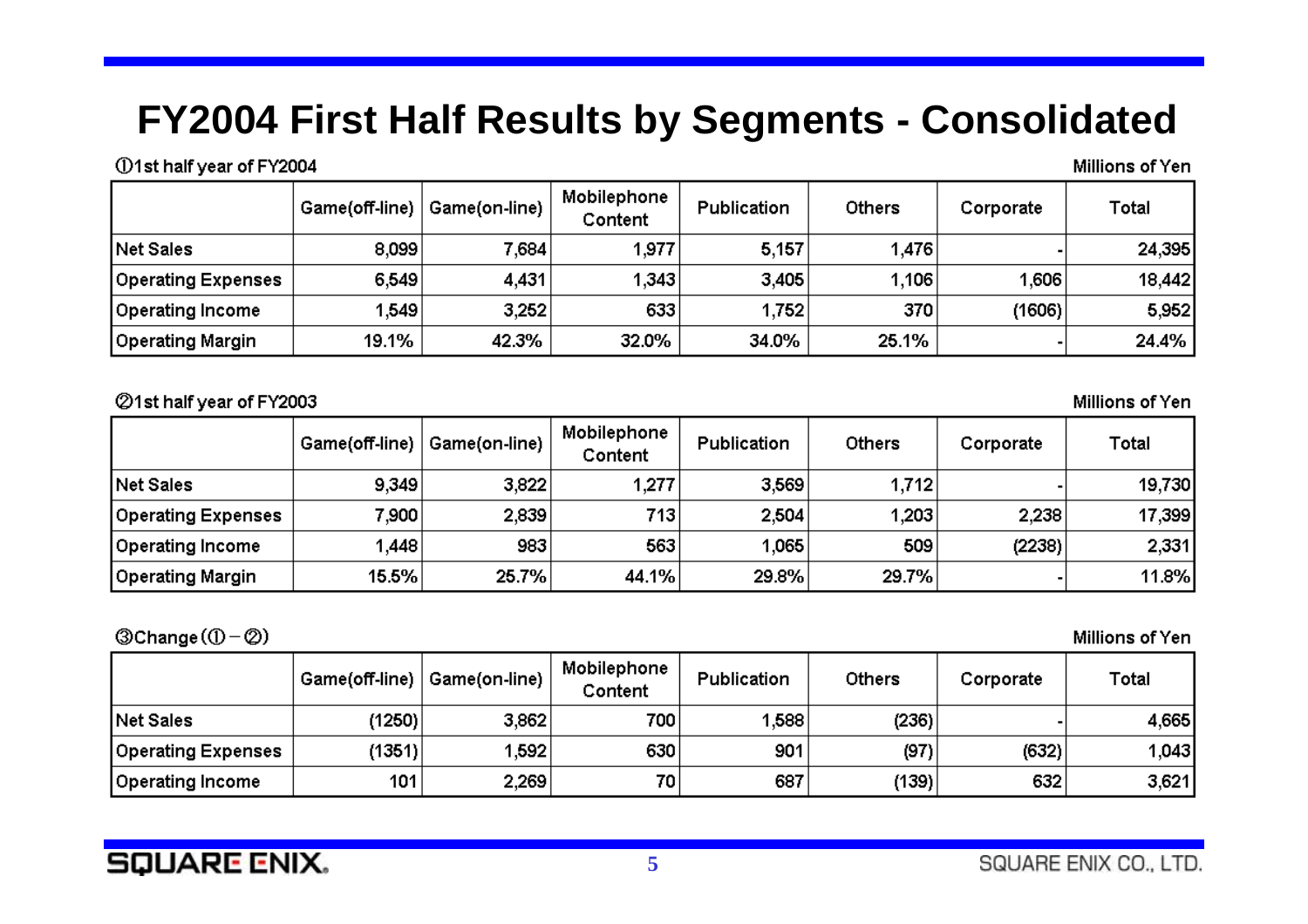### **FY2004 First Half Year Results – Unit Sales**

| <b>Title</b>                                                                  | Release Date      | <b>Platform</b>          | <b>Thousand Units</b> | FY2003 | Change |
|-------------------------------------------------------------------------------|-------------------|--------------------------|-----------------------|--------|--------|
| DRAGON QUEST Characters Toruneko-no-Daibouken 3<br>Advance-Fusigi-no-Dungeon- | <b>June 2004</b>  | <b>GBA</b>               | 140                   |        |        |
| FINAL FANTASY I - II Advance                                                  | <b>July 2004</b>  | <b>GBA</b>               | 280                   |        |        |
| Final Fantasy XI Chains of Promathia (including all-in-one packs)             | September 2004    | PS2/PC                   | 250                   |        |        |
| Full Metal Alchemist 2 Akaki Erikusiru no Akuma                               | September 2004    | PS <sub>2</sub>          | 160                   |        |        |
| DragonQuest V Tenku no Hanayome (repeat ordered)                              | <b>March 2004</b> | PS <sub>2</sub>          | 340                   |        |        |
| Others                                                                        |                   |                          | 170                   |        |        |
| Japan                                                                         |                   | $\qquad \qquad$          | 1,340                 | 1,670  | (330)  |
| <b>FRONT MISSION 4</b>                                                        | <b>June 2004</b>  | PS <sub>2</sub>          | 140                   |        |        |
| Star Ocean - Till the End of Time-                                            | August 2004       | PS <sub>2</sub>          | 310                   |        |        |
| Final Fantasy XI Chains of Promathia                                          | September 2004    | PS2/PC                   | 230                   |        |        |
| Others                                                                        |                   | –                        | 800                   |        |        |
| <b>North America</b>                                                          | —                 | $\overline{\phantom{0}}$ | 1,480                 | 1,330  | 150    |
| Drakengard                                                                    | May 2004          | PS <sub>2</sub>          | 110                   |        |        |
| Final Fantasy XI Chains of Promathia                                          | September 2004    | PC                       | 60                    |        |        |
| Star Ocean - Till the End of Time-                                            | September 2004    | PS <sub>2</sub>          | 90                    |        |        |
| <b>Others</b>                                                                 |                   |                          | 250                   |        |        |
| Europe (PAL)                                                                  |                   | –                        | 510                   | 480    | 30     |
| Final Fantasy X-2                                                             | April 2004        | PS <sub>2</sub>          | 30                    |        |        |
| Others                                                                        |                   | $\overline{\phantom{0}}$ | 10                    |        |        |
| Asia, etc.                                                                    |                   |                          | 40                    | 30     | 10     |
| <b>TOTAL</b>                                                                  |                   |                          | 3,370                 | 3,500  | (130)  |

**(rounded to nearest ten thousand)**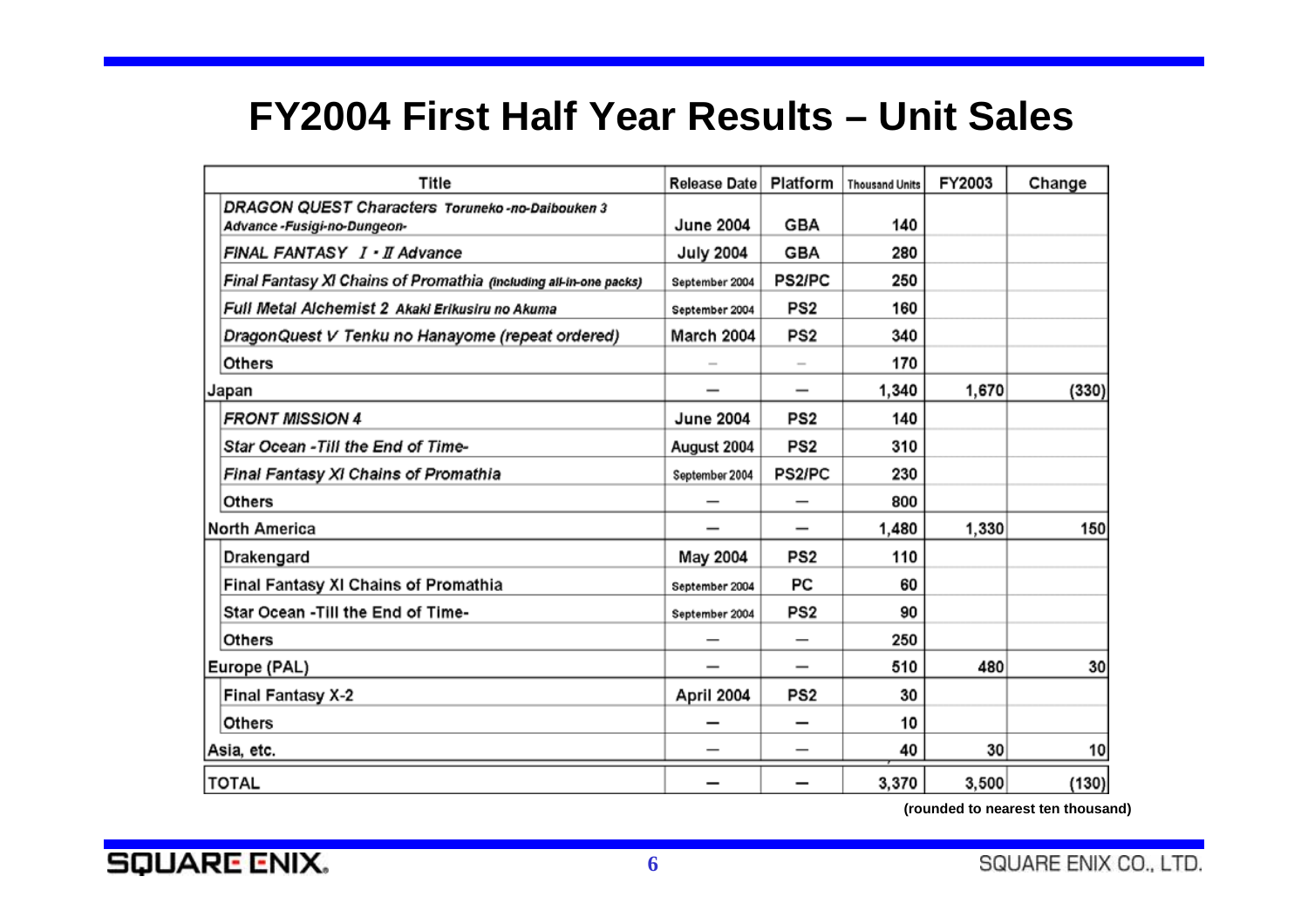### **FY2004 First Half Results Consolidated Net Sales by Region**

|                      |                      |     |                             |     | <b>Millions of Yen</b> |
|----------------------|----------------------|-----|-----------------------------|-----|------------------------|
|                      | First Half of FY2003 |     | <b>First Half of FY2004</b> |     |                        |
| <b>Region</b>        |                      | %   |                             | %   | Change                 |
| Japan                | 15,862               | 80% | 16,895                      | 69% | 1,033                  |
| <b>North America</b> | 2,721                | 14% | 5,925                       | 24% | 3,204                  |
| <b>Europe (PAL)</b>  | 358                  | 2%  | 945                         | 4%  | 587                    |
| Asia, etc.           | 789                  | 4%  | 628                         | 3%  | (161)                  |

| Total | 19,730 100% |  | 24,395 100% |  | 4,665 |
|-------|-------------|--|-------------|--|-------|
|-------|-------------|--|-------------|--|-------|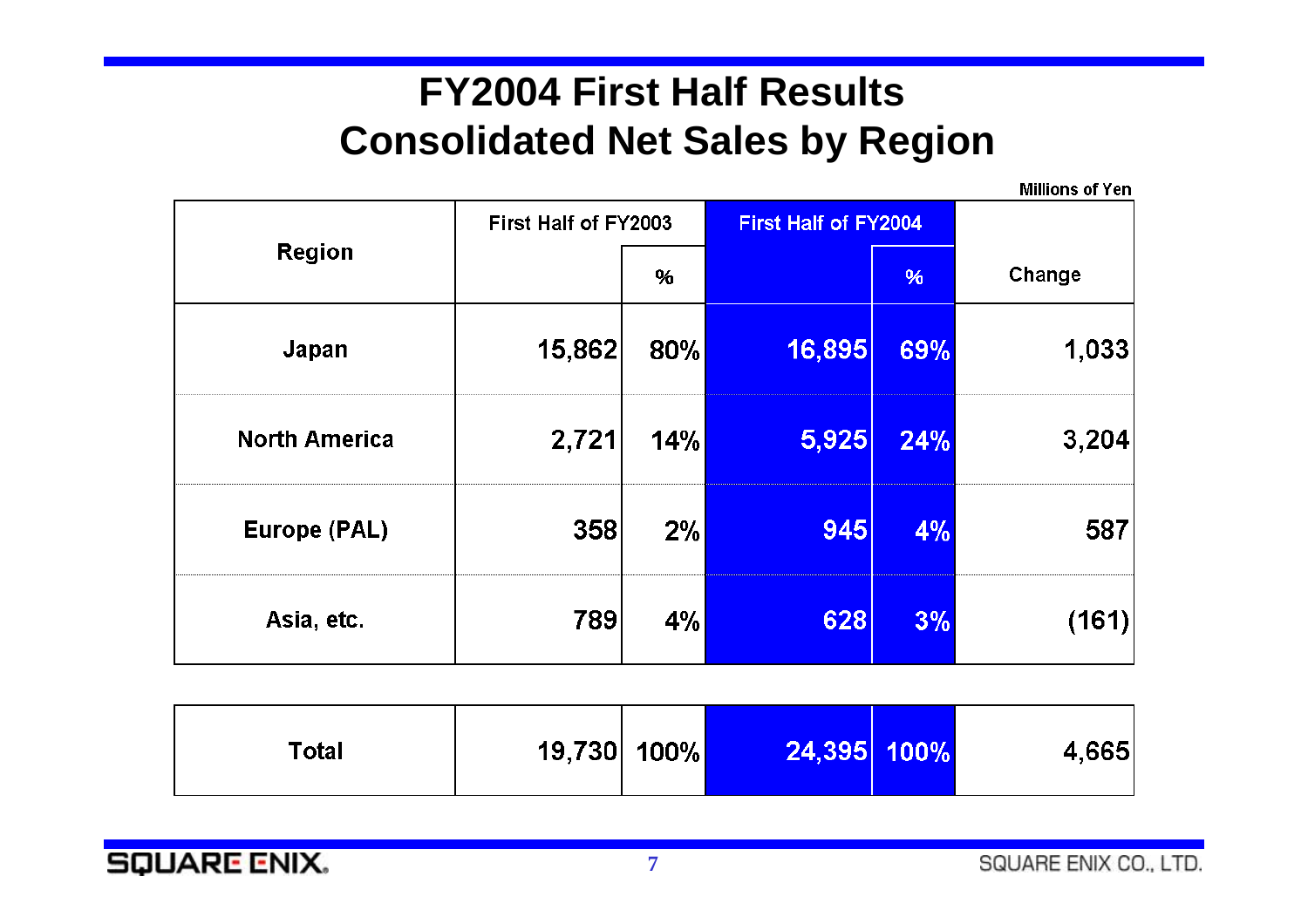### **FY2004 First Half Results – Non-Consolidated**

**Millions of Yen** 

|                     |                                   | As of September 30, 2003 |                |         | As of March 31, 2004 |         | As of September 30, 2004 |  |
|---------------------|-----------------------------------|--------------------------|----------------|---------|----------------------|---------|--------------------------|--|
|                     |                                   |                          | ℅              |         | %                    |         | %                        |  |
|                     | <b>Current Assets</b>             | 69,388                   | 73%            | 80,435  | 77%                  | 81,494  | 79%                      |  |
|                     | <b>Fixed Assets</b>               | 26,068                   | <b>27%</b>     | 24,188  | <b>23%</b>           | 21,894  | 21%                      |  |
| <b>Total</b>        |                                   | 95,456                   | 100%           | 104,623 | 100%                 | 103,388 | 100%                     |  |
|                     | <b>Current Liabilities</b>        | 8,491                    | 9%             | 9,338   | 9%                   | 7,385   | 7%                       |  |
|                     | <b>Long-term Liabilities</b>      | 652                      | 1%             | 1,147   | 1%                   | 1,195   | 1%                       |  |
|                     | <b>Total Liabilities</b>          | 9,144                    | 10%            | 10,486  | 10%                  | 8,581   | 8%                       |  |
|                     | <b>Total Shareholders' Equity</b> | 86,312                   | 90%            | 94,137  | 90%                  | 94,807  | 92%                      |  |
|                     | <b>Total</b>                      | 95,456                   | 100%           | 104,623 | 100%                 | 103,388 | 100%                     |  |
| Number of Employees |                                   | 1,085                    | $\blacksquare$ | 1,137   | $\blacksquare$       | 1,205   | $\blacksquare$           |  |

Note:Employees = Permanent employees + Contract employees

**Millions of Yen** 

|                               | April 2003 - September 2003 |                | <b>October 2003 - March 2004</b> |                          | April 2004 - September 2004 |                |
|-------------------------------|-----------------------------|----------------|----------------------------------|--------------------------|-----------------------------|----------------|
|                               |                             | %              |                                  | %                        |                             | %              |
| Net Sales                     | 16,045                      | 100%           | 35,384                           | 100%l                    | 19,170                      | 100%           |
| <b>Operating Income</b>       | 1,817                       | 11%            | 14,174                           | 40%                      | 4,711                       | 25%            |
| <b>Ordinary Income</b>        | 1,652                       | 10%            | 13,966                           | <b>39%</b>               | 4,878                       | 25%            |
| Net Income                    | 952                         | 6%             | 8,390                            | 24%                      | 2,758                       | 14%            |
| Depreciation and Amortization | 888                         | $\blacksquare$ | 921                              | $\blacksquare$           | 779                         | $\sim$         |
| <b>Capital Expenditure</b>    | 1,987                       | $\blacksquare$ | 561                              | $\overline{\phantom{a}}$ | 679                         | $\blacksquare$ |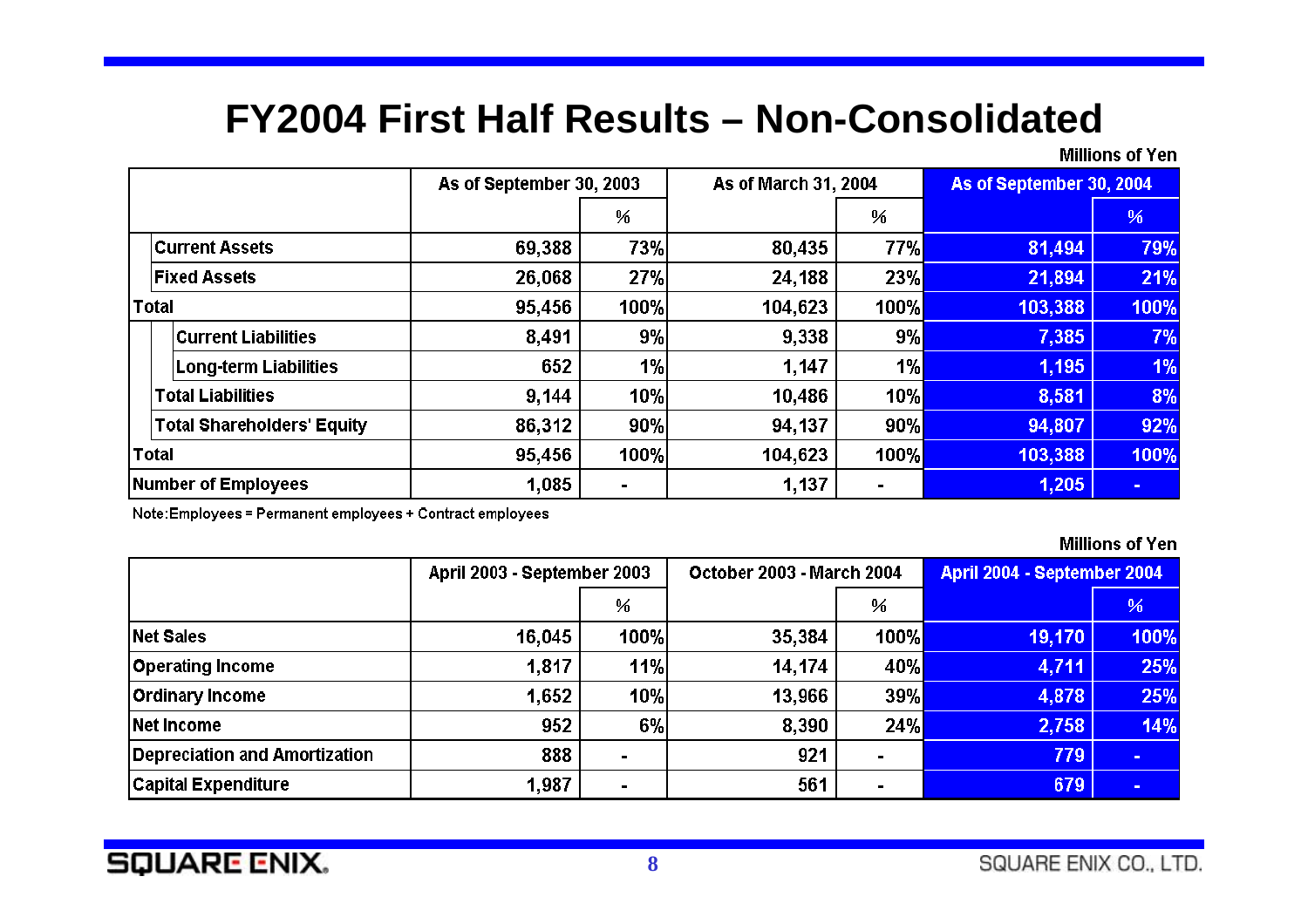# **2. FY2004\* Projections FY2004\* Projections**

**\*FY2004 = Fiscal Year Ended March 31, 2005**

**SQUARE ENIX.** 

SQUARE ENIX CO., LTD.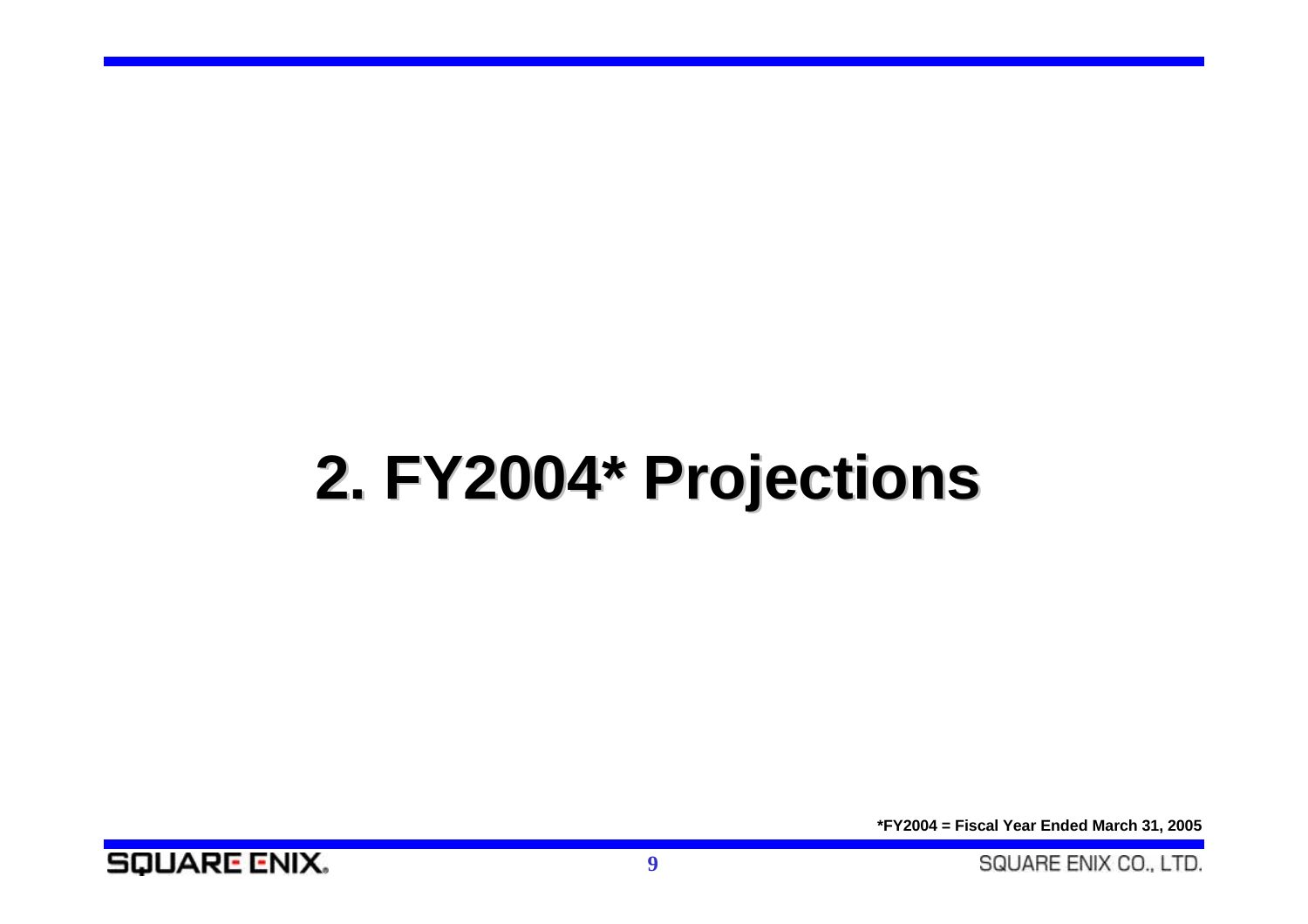### **FY2004 Projections: Consolidated/Non-Consolidated**

#### **Consolidated**

**Millions of Yen** 

|                                      | <b>FY2003 Results</b> |                |        | <b>FY2004 Projections</b> |        | Rate of |
|--------------------------------------|-----------------------|----------------|--------|---------------------------|--------|---------|
|                                      |                       | ℅              |        | %                         | Change | Change  |
| <b>Net Sales</b>                     | 63,202                | 100%l          | 73,000 | 100%                      | 9,798  | 16%     |
| <b>Operating Income</b>              | 19,398                | 31%            | 25,000 | 34%                       | 5,602  | 29%     |
| <b>Ordinary Income</b>               | 18,248                | 29%            | 25,000 | 34%                       | 6,752  | 37%     |
| Net Income                           | 10,993                | 17%            | 13,500 | 18%                       | 2,507  | 23%     |
| <b>Depreciation and Amortization</b> | 1,974                 | $\blacksquare$ | 3,000  | $\blacksquare$            | 1,026  |         |
| <b>Capital Expenditure</b>           | 2,704                 | $\blacksquare$ | 1,900  | $\blacksquare$            | (804)  |         |

\*Including amortization of goodwill in the amount of 1,200 million yen associated with the acquisition of UlEvolution, Inc.

#### Non-Consolidated

**Millions of Yen** 

|                               | <b>FY2003 Results</b> |                     | <b>FY2004 Projections</b> |        |        | Rate of |
|-------------------------------|-----------------------|---------------------|---------------------------|--------|--------|---------|
|                               |                       | ℅                   |                           | %      | Change | Change  |
| Net Sales                     | 51,429                | 100% <mark> </mark> | 62,000                    | 100%   | 10,571 | 21%     |
| <b>Operating Income</b>       | 15,991                | 31%                 | 23,200                    | 37%    | 7,209  | 45%     |
| <b>Ordinary Income</b>        | 15,618                | $30\%$              | 23,300                    | 38%    | 7,682  | 49%     |
| <b>Net Income</b>             | 9,342                 | $18\%$              | 13,000                    | 21%    | 3,658  | 39%     |
| Depreciation and Amortization | 1,809                 |                     | 1,670                     | $\sim$ | (139)  |         |
| <b>Capital Expenditure</b>    | 2,548                 |                     | 1,700                     | $\sim$ | (848)  |         |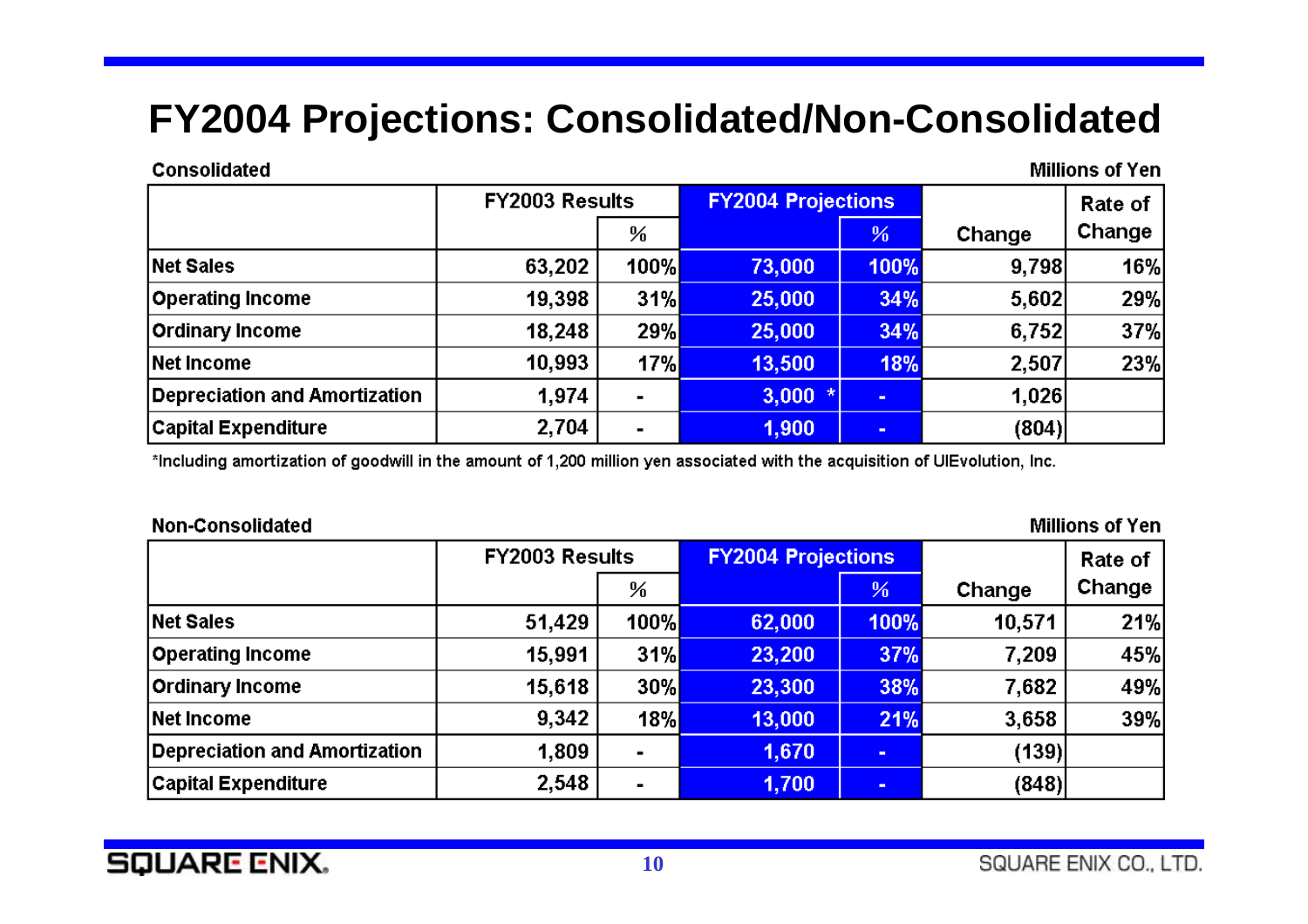### **FY2004 Projections by Segments - Consolidated**

**①FY2004 projections** 

Millions of Yen

|                    | Game(off-line) | Game(on-line), | Mobilephone<br>Content | Publication | <b>Others</b> | Corporate | Total  |
|--------------------|----------------|----------------|------------------------|-------------|---------------|-----------|--------|
| Net Sales          | 41,400         | 14,000         | 4,900                  | 10,400      | 2,300         |           | 73,000 |
| Operating Expenses | 22,700         | 8,600          | 3,700                  | 7,200       | 1,800         | 4,000     | 48,000 |
| Operating Income   | 18,700         | 5,400          | 1,200                  | 3,200       | 500           | (4,000)   | 25,000 |
| Operating Margin   | 45.2%          | 38.6%          | 24.5%                  | 30.8%       | 21.7%         |           | 34.2%  |

Exchange rate:USD1=JPY100.00, EUR1=JPY125.00, CNY1=JPY13.00

#### **ØFY2003**

Millions of Yen

|                    | Game(off-line) | Game(on-line) | Mobilephone<br>Content | Publication | Others | Corporate | Total  |
|--------------------|----------------|---------------|------------------------|-------------|--------|-----------|--------|
| Net Sales          | 37,988         | 8,924         | 2,793                  | 9,671       | 3,824  |           | 63,202 |
| Operating Expenses | 21,583         | 6,575         | 1,633                  | 6,491       | 2,797  | 4,722     | 43,803 |
| Operating Income   | 16,404         | 2,348         | $1,159$ <sup>1</sup>   | 3,180       | 1.027  | (4,722)   | 19,398 |
| Operating Margin   | 43.2%          | 26.3%         | 41.5%                  | 32.9%       | 26.9%  |           | 30.7%  |

 $\mathcal{O}(\Omega)$ Change  $(\mathcal{O} - \mathcal{O})$ 

Millions of Yen

|                    |       | Game(off-line)   Game(on-line) | Mobilephone<br>Content | Publication     | Others  | Corporate        | Total |
|--------------------|-------|--------------------------------|------------------------|-----------------|---------|------------------|-------|
| <b>Net Sales</b>   | 3,412 | 5,076                          | 2.107                  | 729             | (1,524) |                  | 9,798 |
| Operating Expenses | 1,117 | 2,025                          | 2,067                  | 709             | (997)   | (722)            | 4,197 |
| Operating Income   | 2,296 | 3,052                          | 41                     | 20 <sub>2</sub> | (527)   | 722 <sub>1</sub> | 5,602 |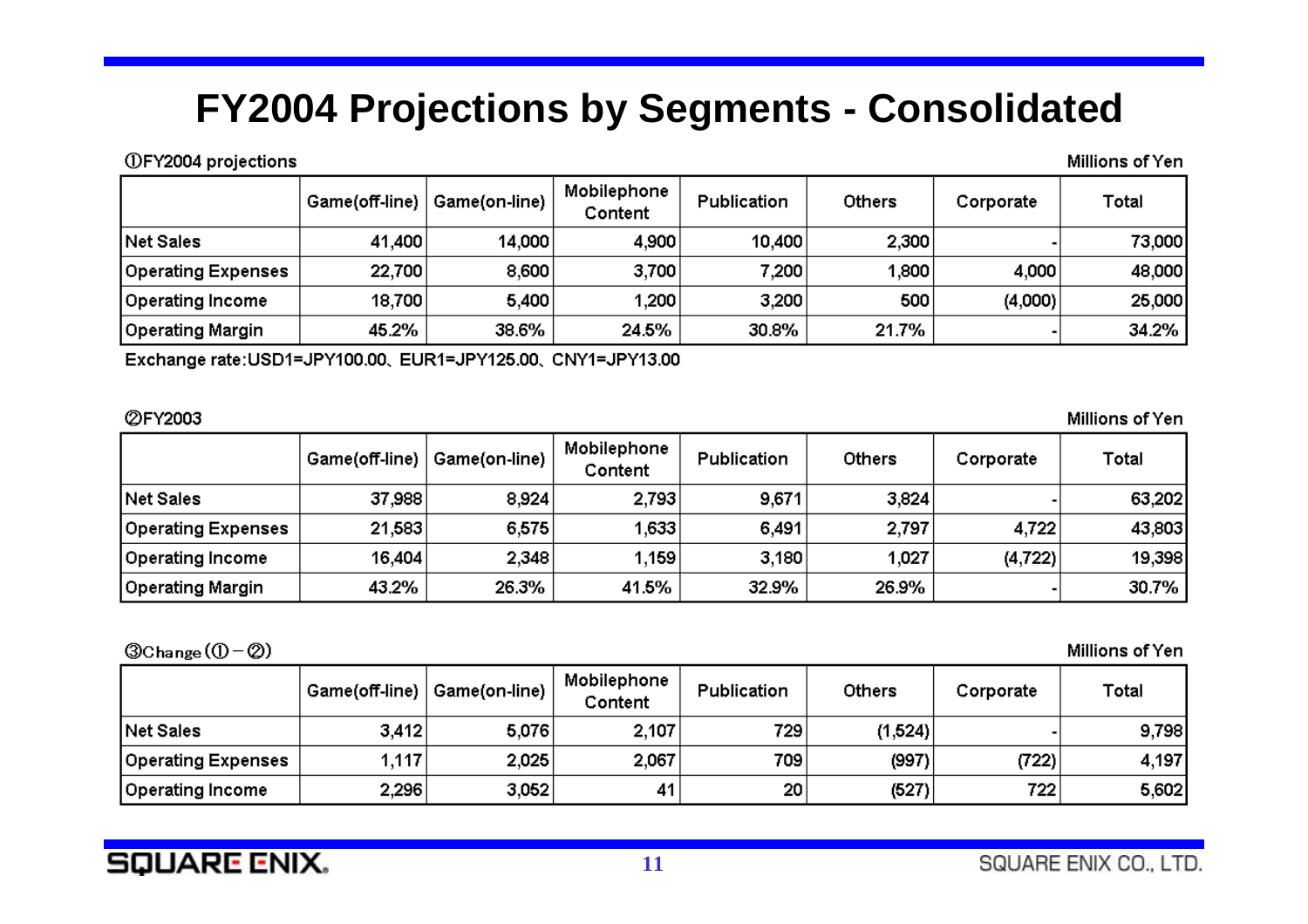### **FY2004 Projections – Unit Sales**

**Thousand Units** 

|                           | Japan   | <b>North America</b> | Europe (PAL) | Asia, etc.       | <b>Total</b> |
|---------------------------|---------|----------------------|--------------|------------------|--------------|
| <b>FY2004 Projections</b> | 6,600   | 2,600                | 1,100        | 100 <sub>1</sub> | 10,400       |
| %                         | 63%     | 25%                  | $11\%$       | $1\%$            | 100%         |
| FY2003                    | 4,930 * | 5,850                | 2,740        | 100              | 13,620       |
| ℅                         | $36\%$  | 43%                  | 20%          | 1%               | 100%         |
|                           |         |                      |              |                  |              |

| I,670<br>(3, 250)<br>Change | (1,640) | (3, 220) |
|-----------------------------|---------|----------|
|-----------------------------|---------|----------|

**\*Including the unit sales of "KENSHIN DRAGON QUEST YOMIGAERISHI DENSETSU NO TSURUGI".**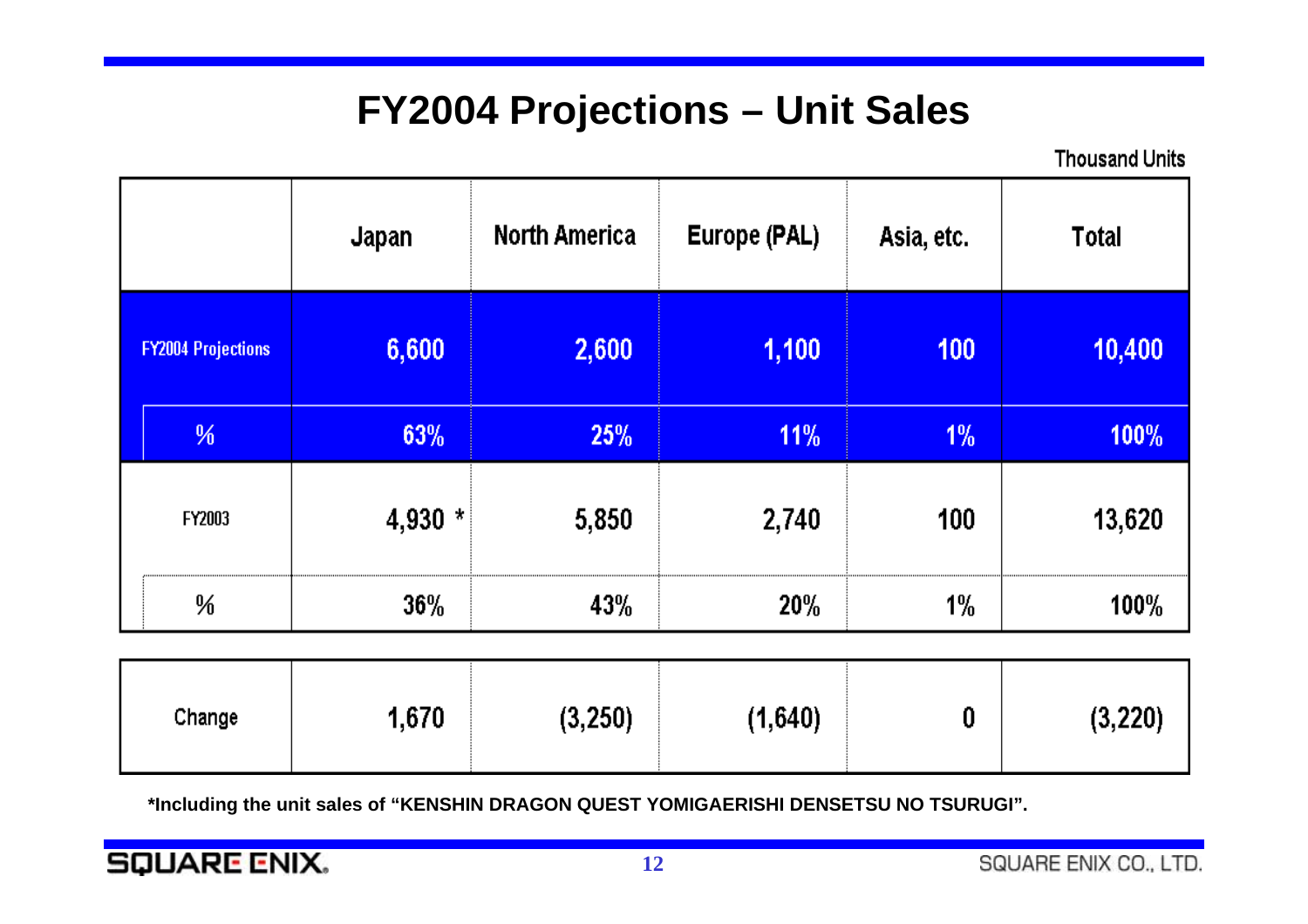## **-Online Game-**

#### **-Growth of Net Sales-**

**(Billions of Yen**)



**FY2002 result is the simple addition of former two companies' results (former ENIX and former SQUARE)**

- **Number of "FFXI" registered users reached 550,000 worldwide**
- **The beta testing for "Front Mission Online" started on November 4, 2004**
- **Titles to be newly released in 2005**
	- **"EverQuest**Ⅱ**" early 2005**
	- **"Front Mission Online"**
	- **"Fantasy Earth"**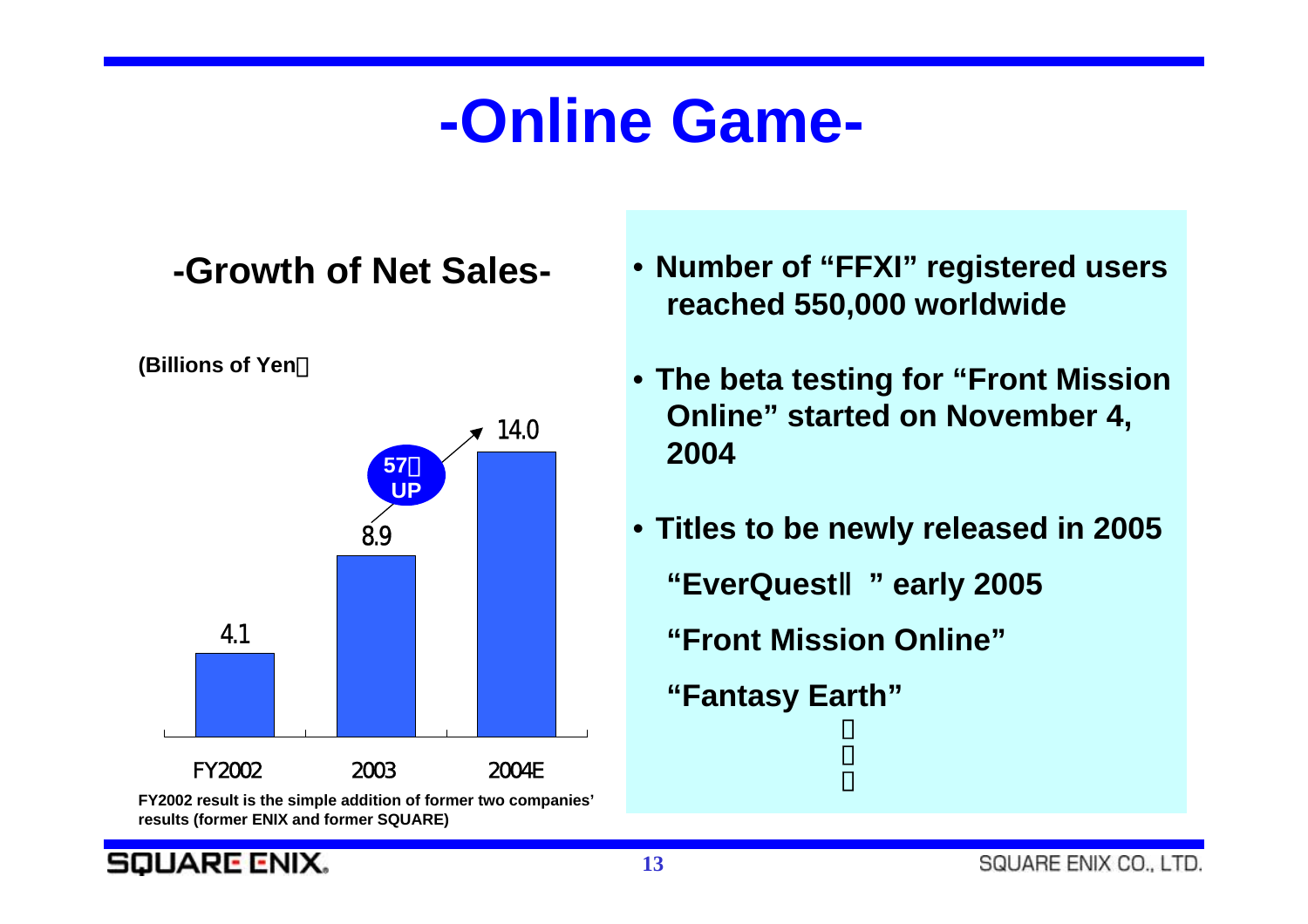### **-Online Game-**



**Created by SQUARE ENIX from various sources FY2002 result is the simple addition of former two companies' results**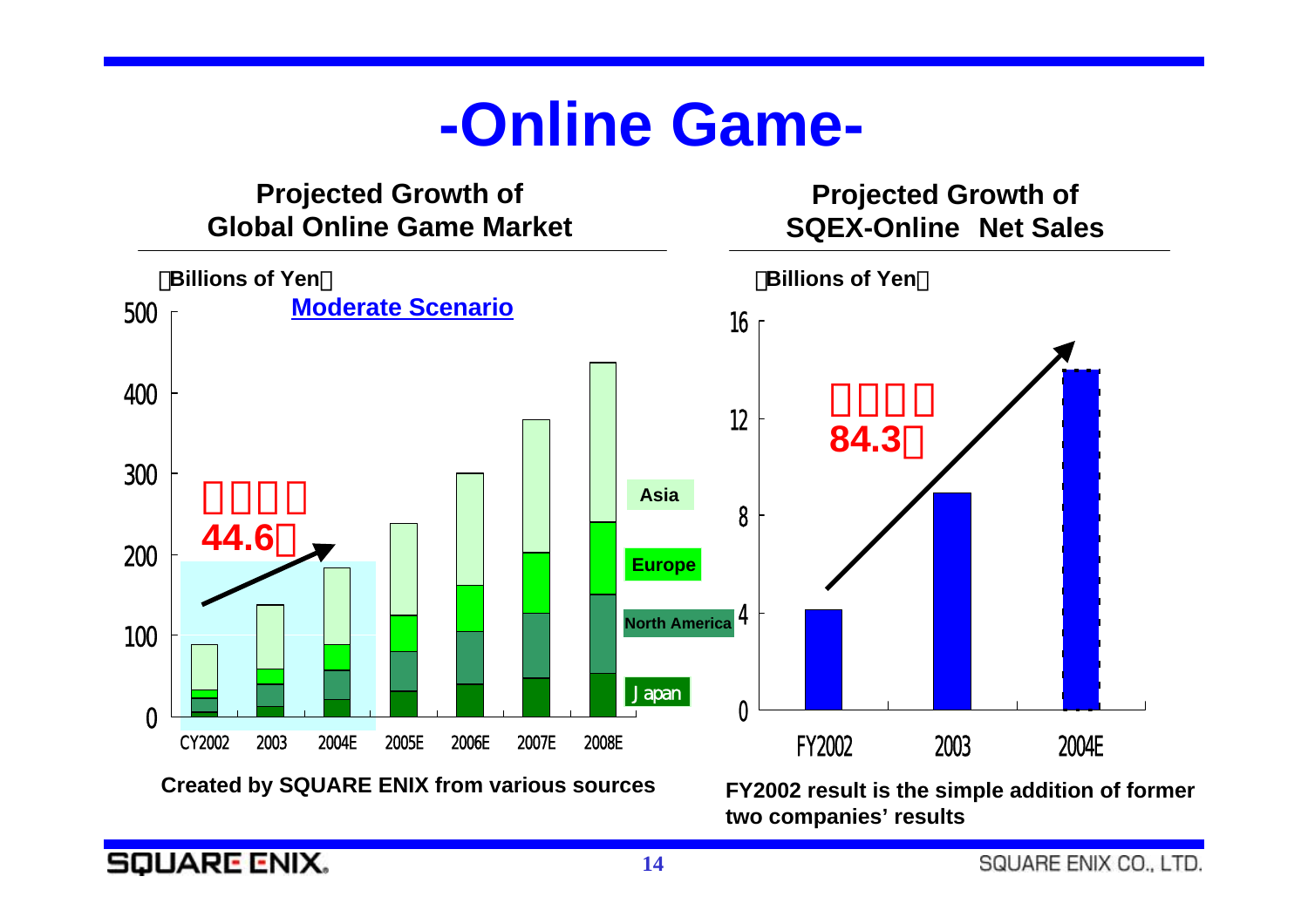## **-Mobilephone Content-**

#### **-Growth of Net Sales-**

**(Billions of Yen**)



**FY2002 result is the simple addition of former two companies' results (former ENIX and former SQUARE)**

•**"DQ-i" and "FF-i" have been established as comprehensive portal site**

•**Provide games for mobilephones, which have evolved into a game console**

**Provide full port version of "DRAGON QUEST" and "FINAL FANTASY" "BEFORE CRISIS FFVII"**

**New content to come;**

**"FRONT MISSION MOBILE"**

**Full port version of "FF**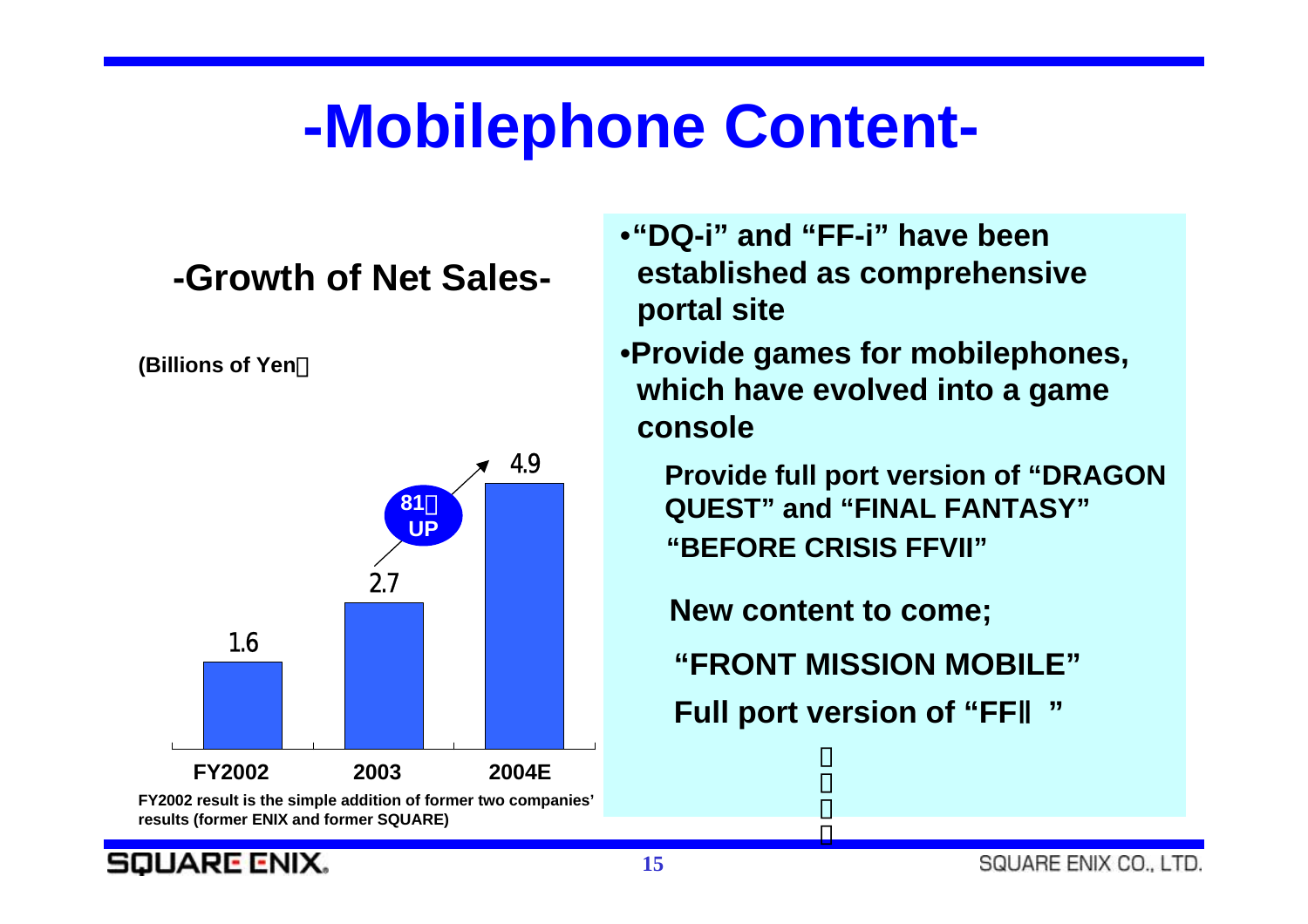### **-Mobilephone Content-**

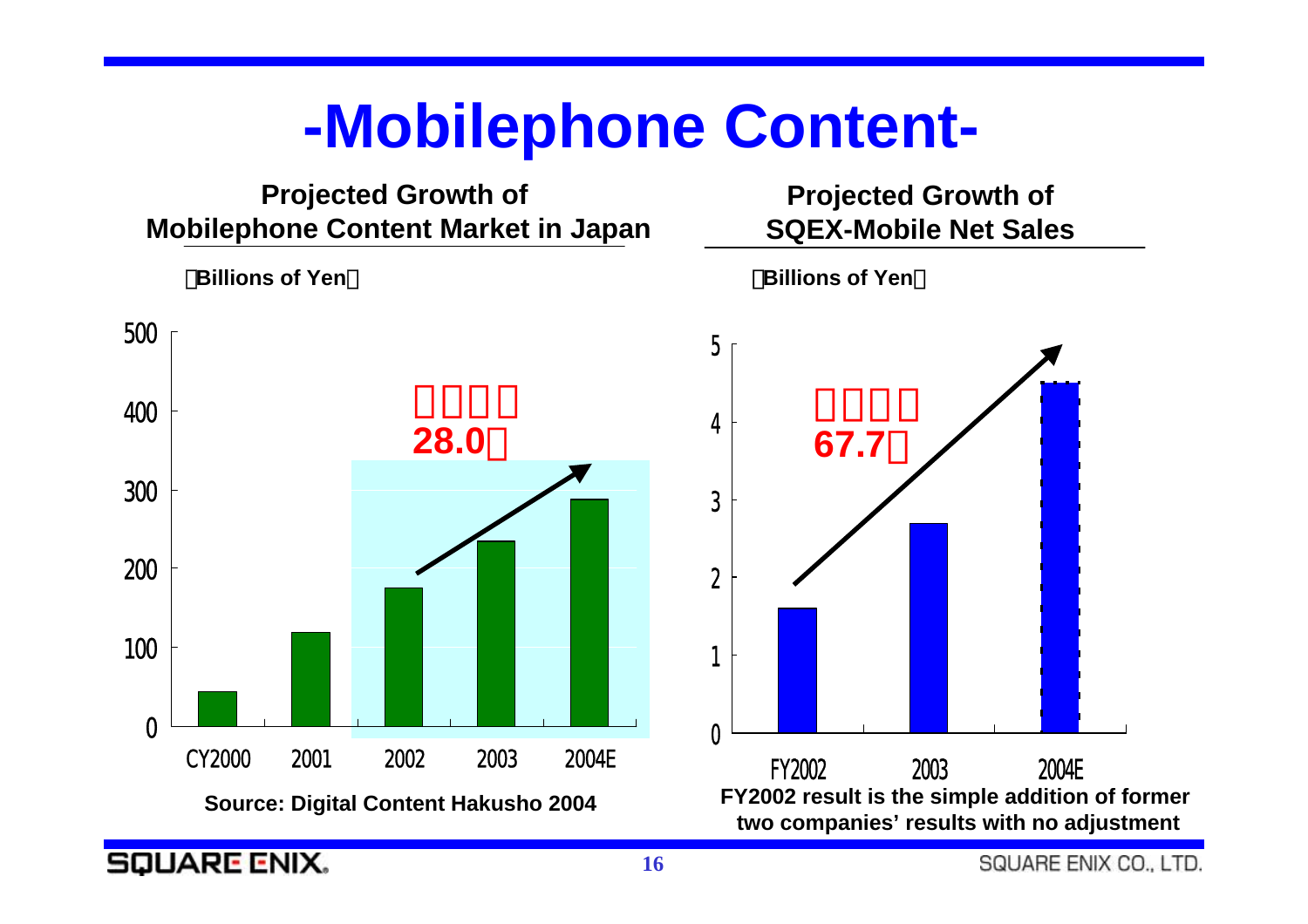## **-Publications-**

#### **-Growth of Net Sales-**





**FY2002 result is the simple addition of former two companies' results (former ENIX and former SQUARE) with no adjustment**

#### •Magazines

New monthly magazine, "YOUNG GANGAN" will be issued in the secondhalf year

#### •Comics

Animated "Mahoraba" will come on screen in the second half year Total sales of "Fullmetal Alchemist"reached 1,200,000 copies (volume 1-8) "SOUL EATER", which was issued In June makes steady growth

•Game-related books Big titles of strategy guides for "DRAGON QUEST" will be issued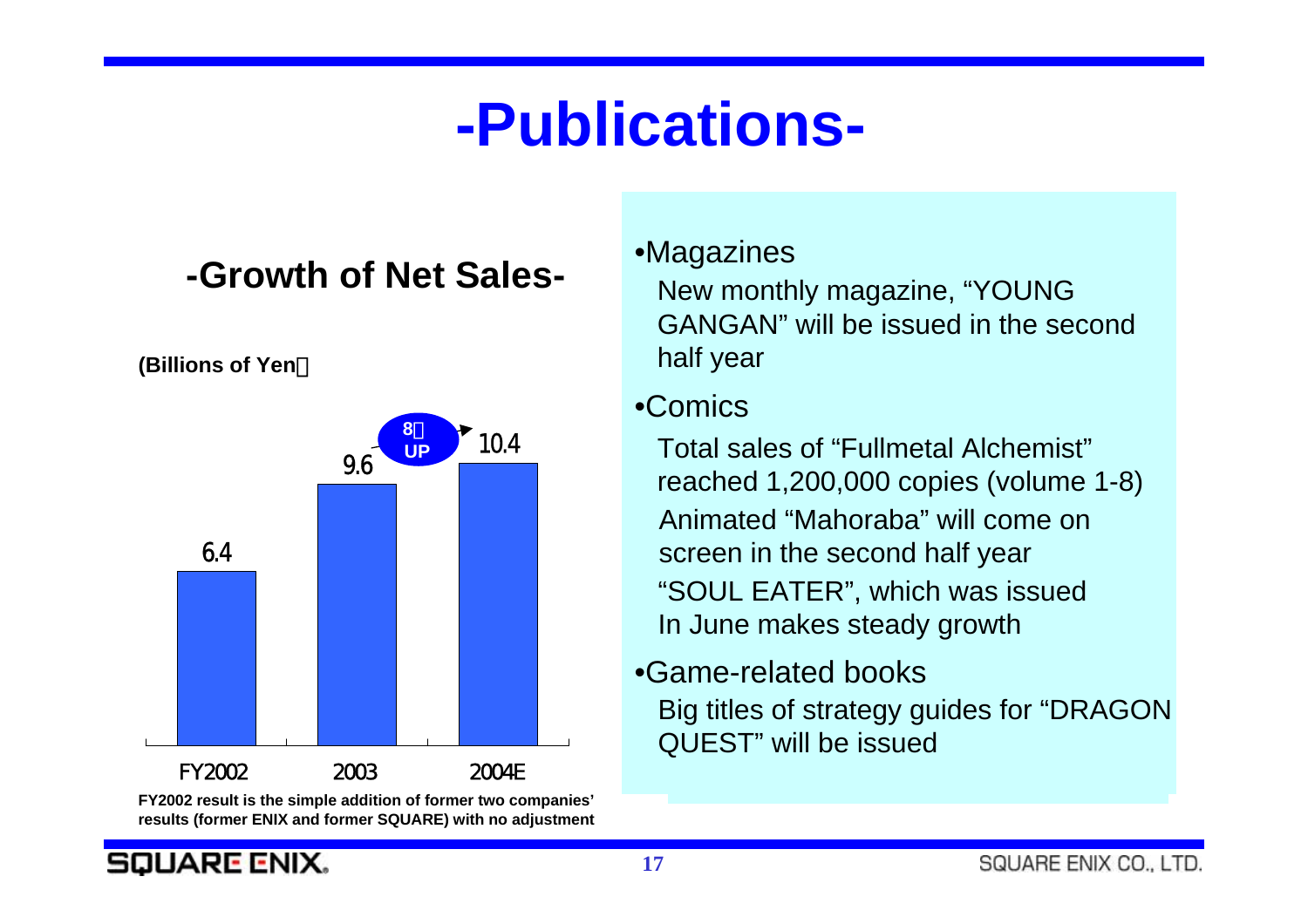### **COMPILATION OF FINAL FANTASY VII** (For Reference



**CG animation"ADVENT CHILDREN"The world 2 years after FFVII**

**Mobilephone Content "BEFORE CRISIS" for 6 year period beofre FFVII**

**PSP Crisis Core** 

**PS2** Dirge of Cerberus **The world 3 years after FFVII**

**Creation of new original content and provision of whole new experiences to users: The users will experience an outlook on the world of FFVII through the diversified content**

**Full deployment of the ability to create an original content**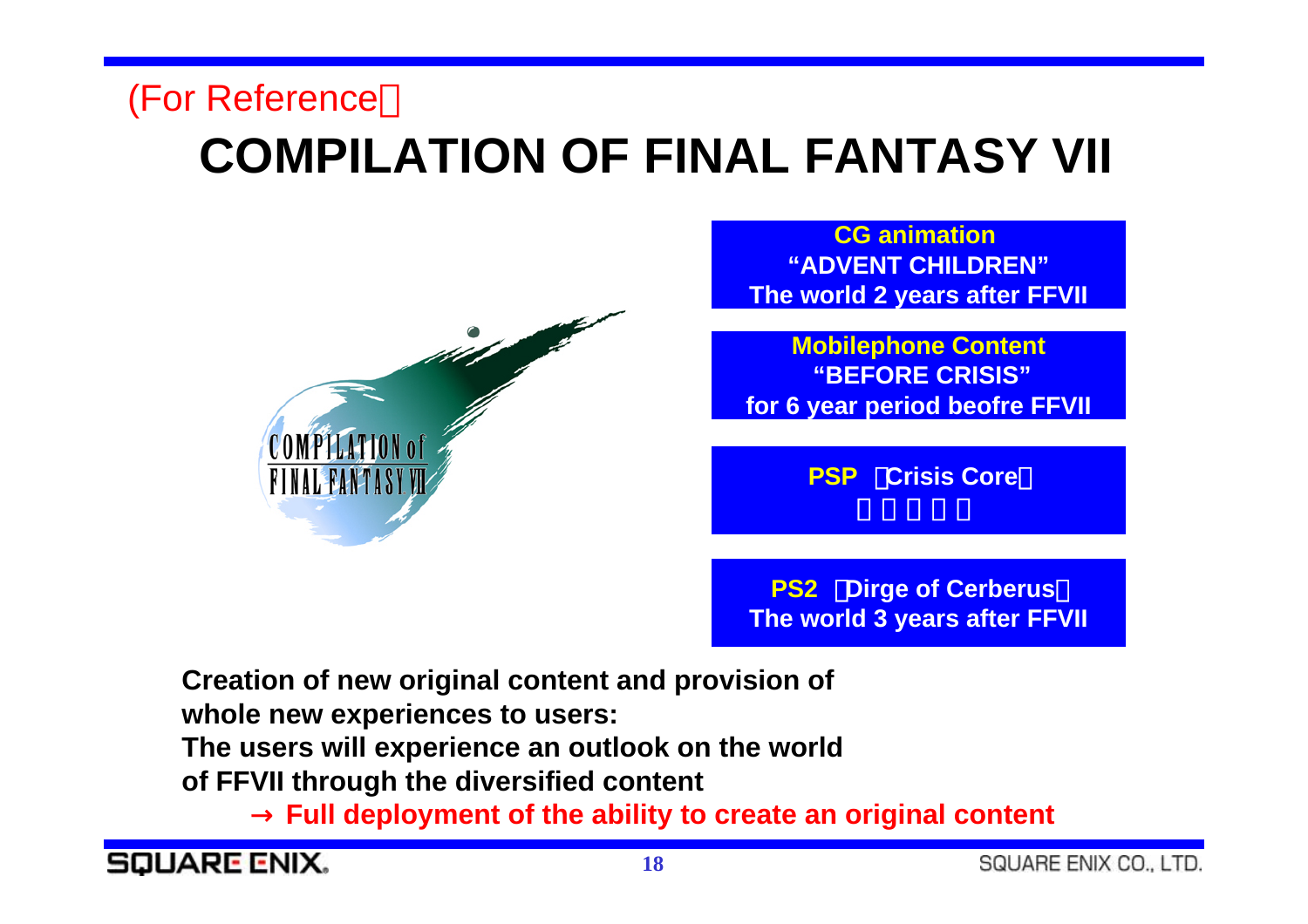# **Midterm Strategy Midterm Strategy**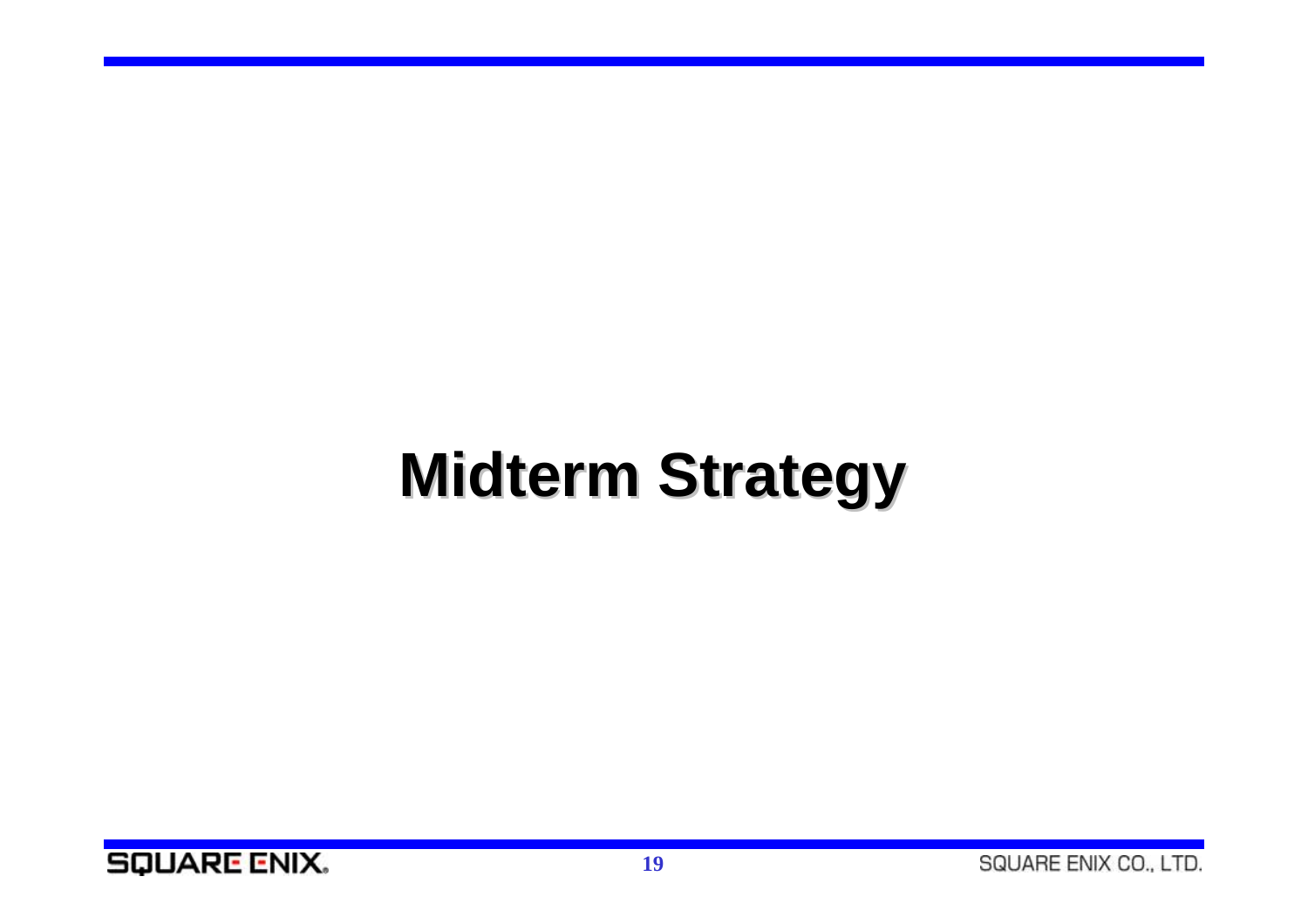### **Network will Fundamentally Change the Entertainment**

# **Network is the Game**

# **Everything plays Games**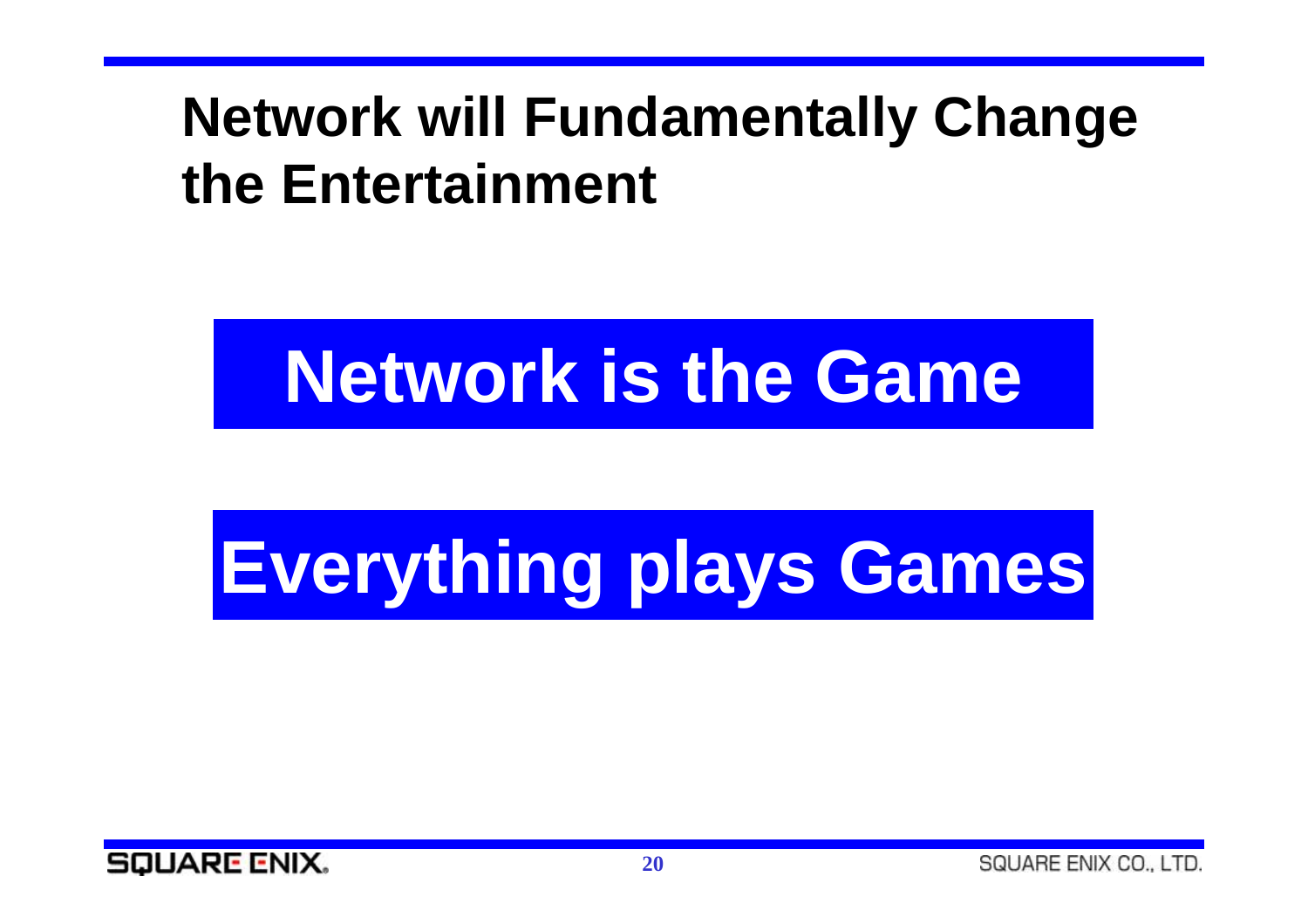### **Network is the Game**:**Communications among users are vital to network content**

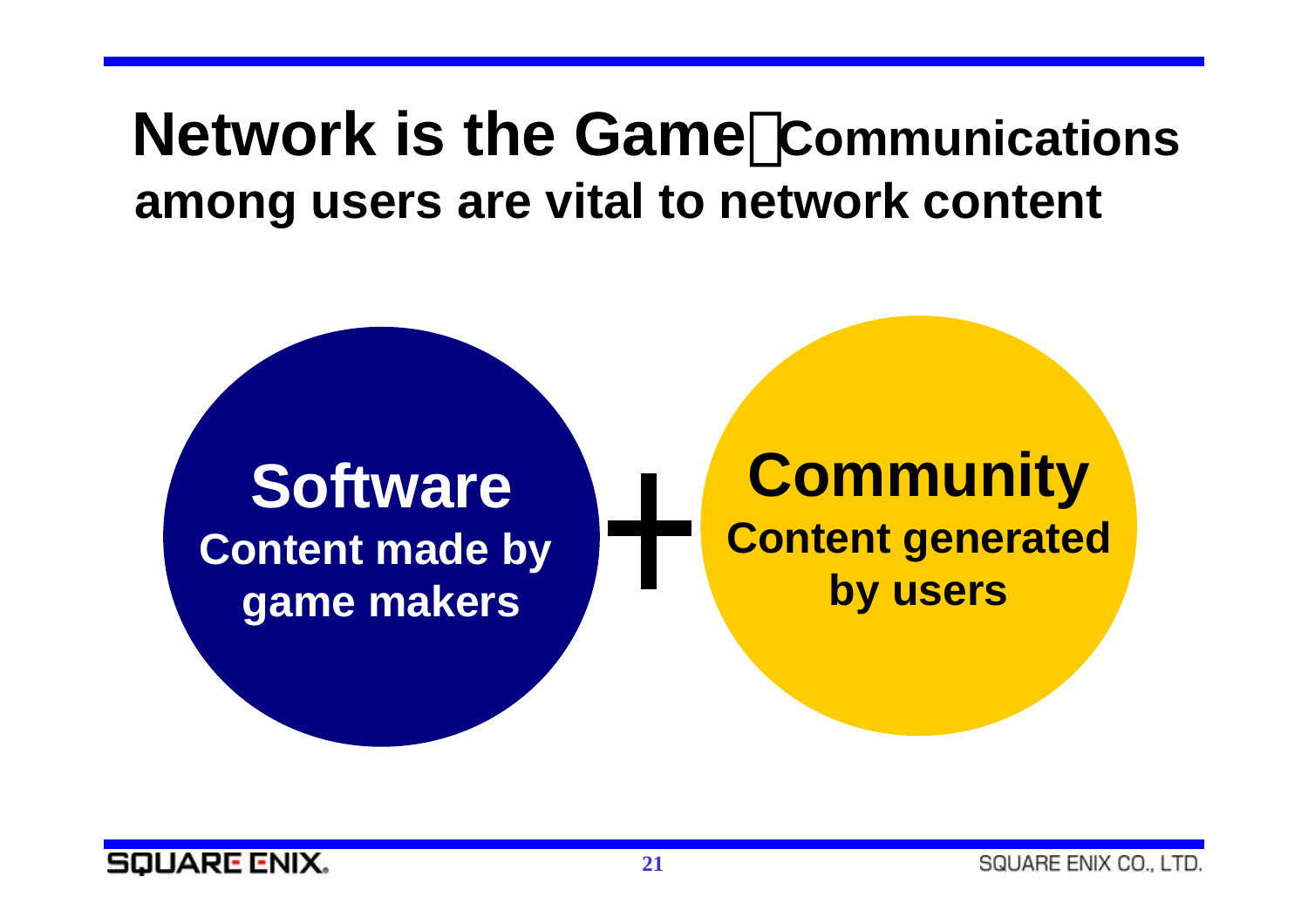# **Everything plays Games**:

**Advanced terminal technology changes the way users access content**

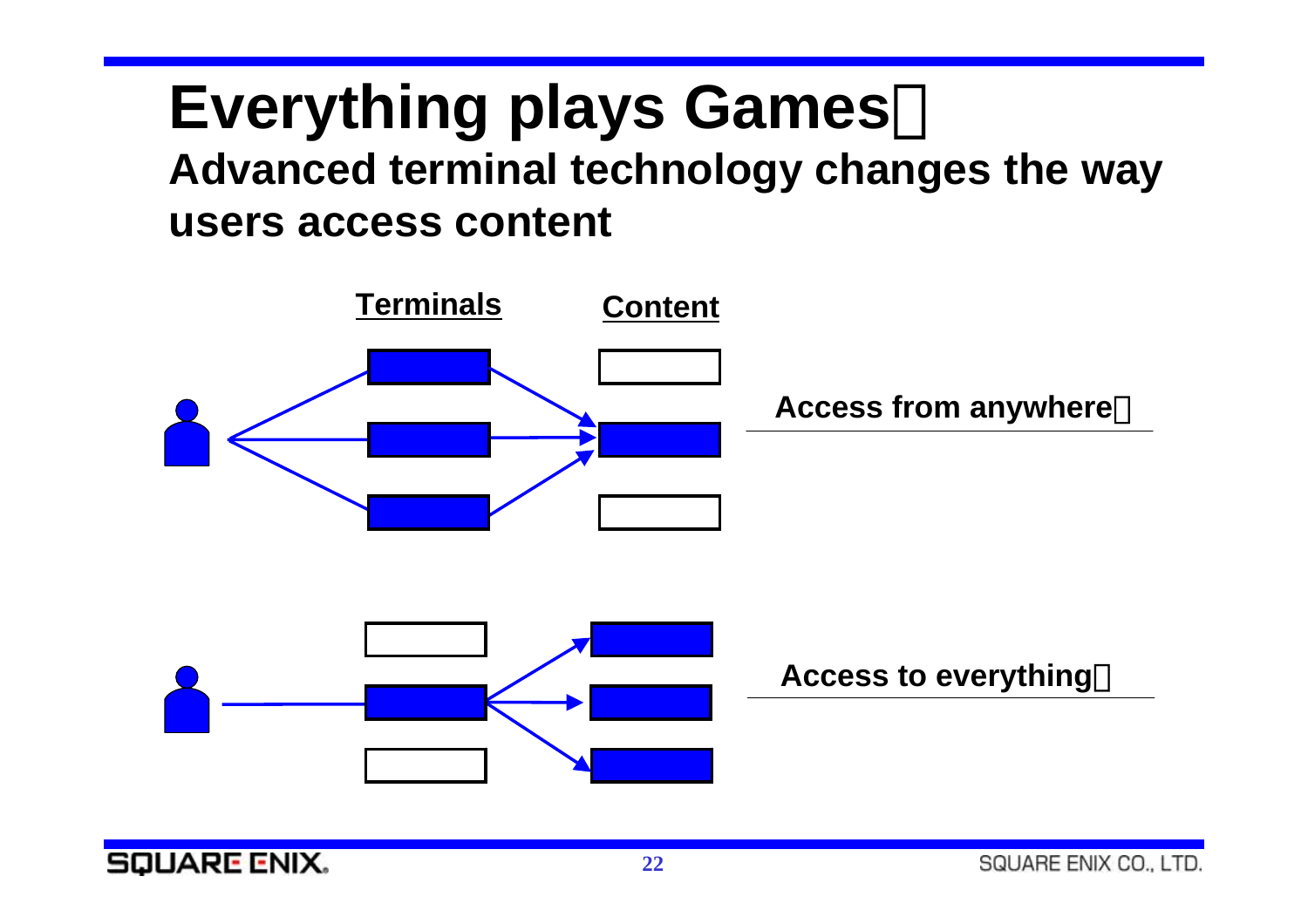## **New Entertainment TransformThe Industry Architecture**



- **Vertically integrated by terminal type**
- **Close relationship with console maker is important**
- **Product out oriented mindset**



- **Open network will break the vertical integration. Close relationship with platform technology holders become important**
- **Terminal and network differences will become less important. Customer ownership shifts to content provider**
- **Community management conforming to customers' needs become key factor for success**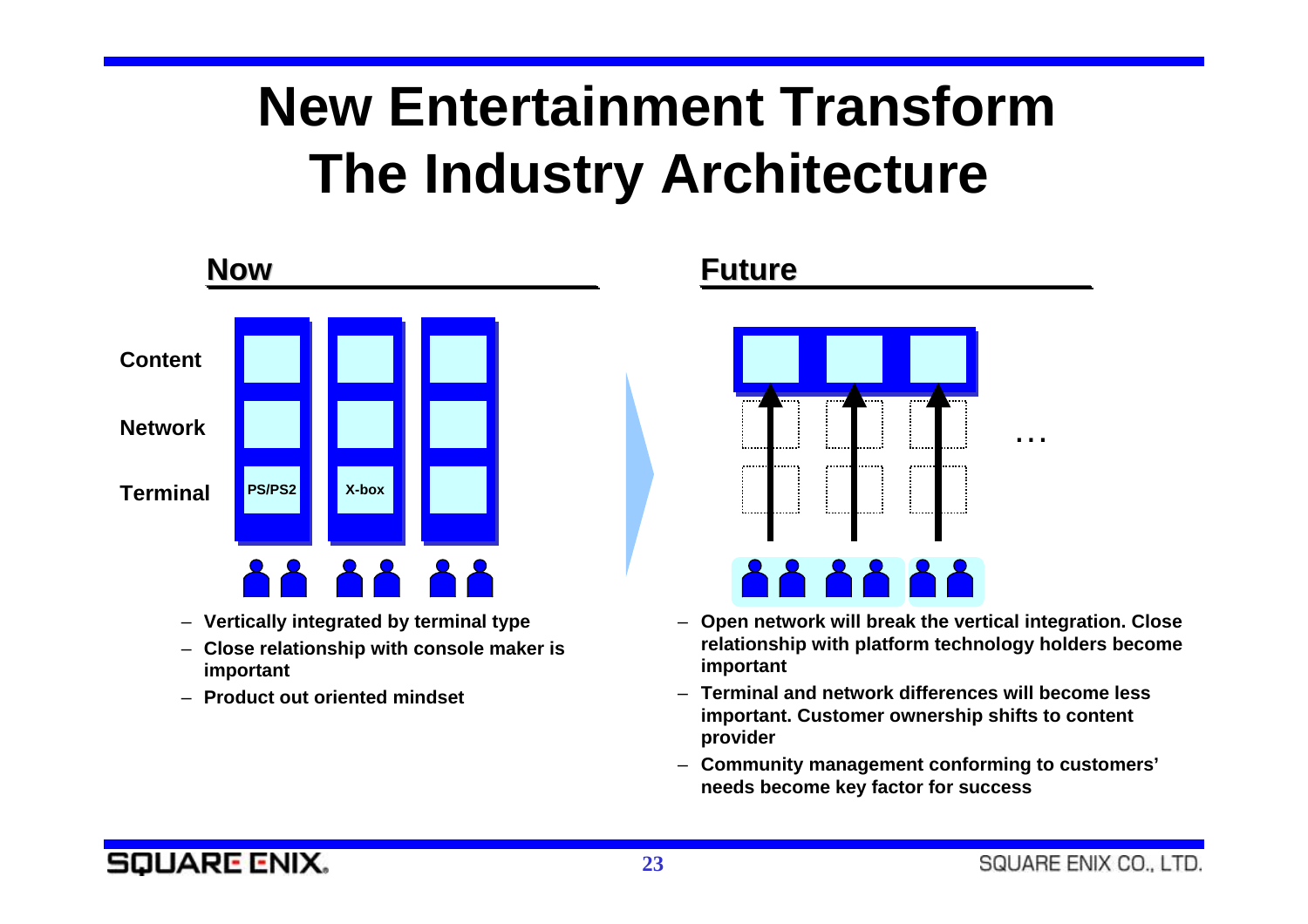### **In Response to the New Industry Architecture, our Strategy is to…**

### **Enhance Community Management**

## **Deploy "Polymorphic Content"**

### **Formulate the New Platforms**